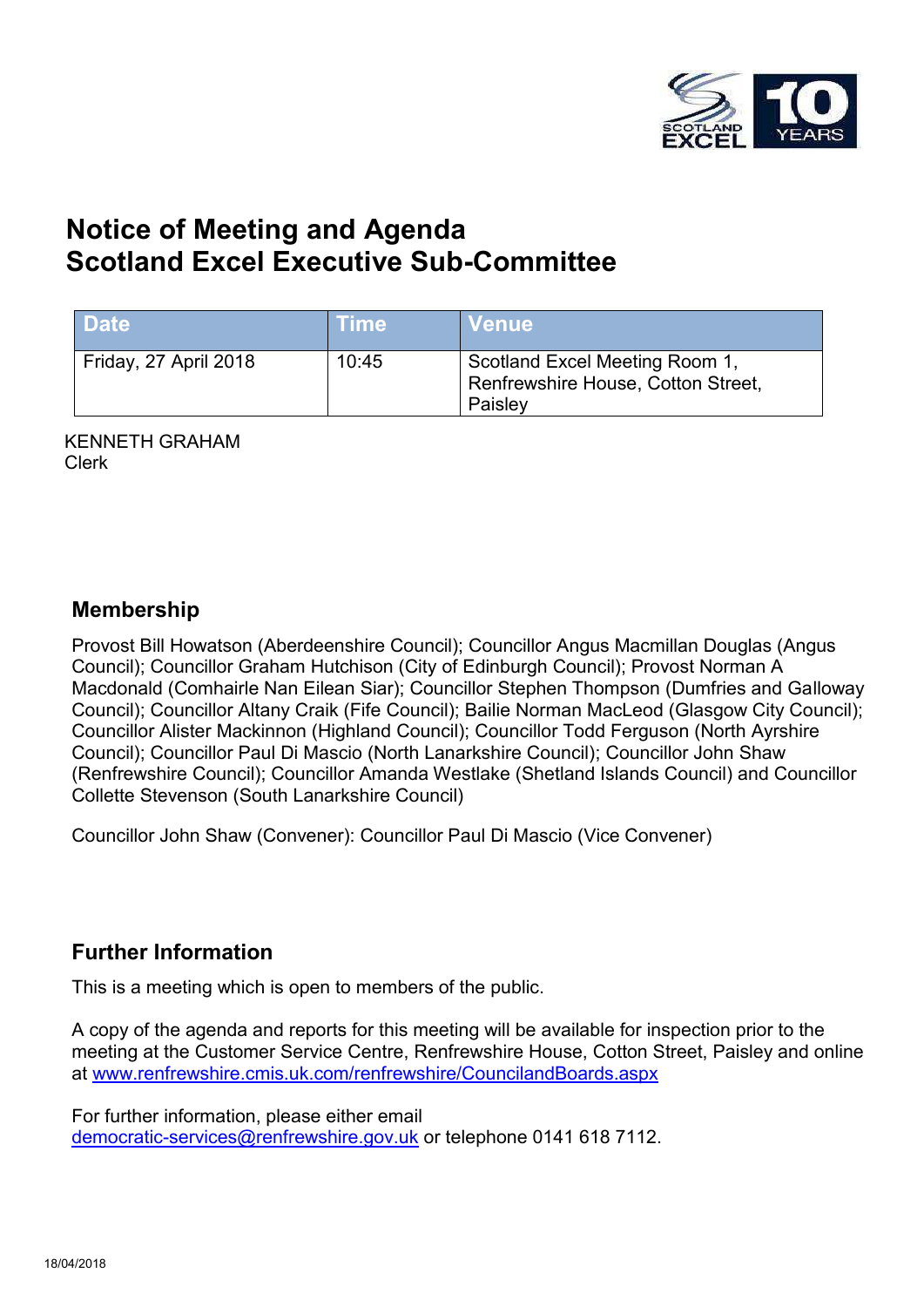### **Members of the Press and Public**

Members of the press and public wishing to attend the meeting should report to the customer service centre where they will be met and directed to the meeting.

### **Video Conferencing**

Should any member wish to participate using video conference, please contact Lesley Jones on 0141 618 7444.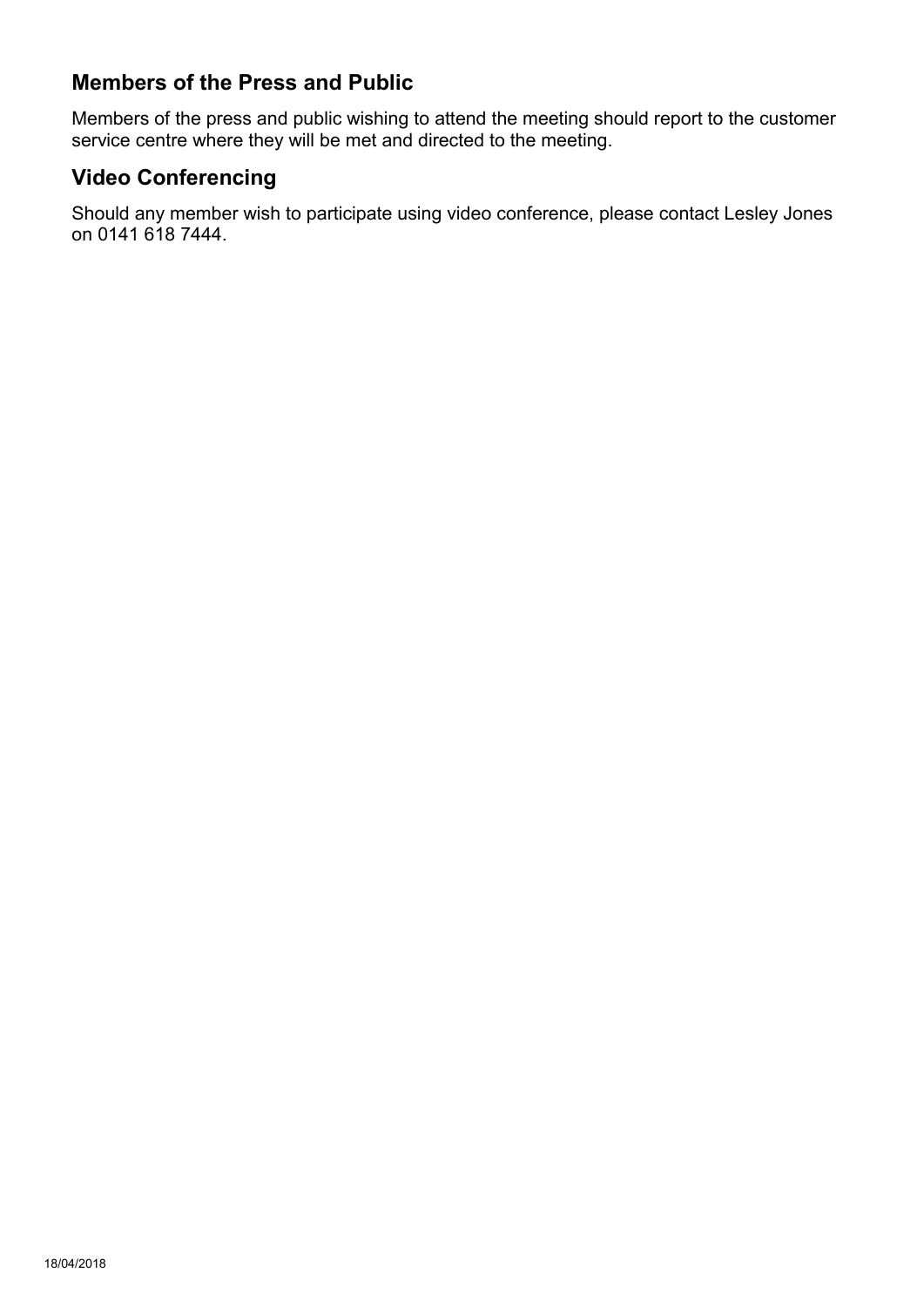### **Items of business**

## **Apologies**

Apologies from members.

#### **Declarations of Interest**

Members are asked to declare an interest in any item(s) on the agenda and to provide a brief explanation of the nature of the interest.

| 1            | <b>Minute</b>                                                              | $5 - 10$  |
|--------------|----------------------------------------------------------------------------|-----------|
|              | Minute of meeting of the Executive Sub-committee held on 23 March<br>2018. |           |
| $\mathbf{2}$ | <b>Contract for Approval: Supply and Delivery of Power</b>                 | $11 - 18$ |
|              | <b>Tools</b>                                                               |           |
|              | Report by Director of Scotland Excel.                                      |           |
| 3            | <b>Contract Delivery Plan Update</b>                                       | $19 - 26$ |
|              | Report by Director of Scotland Excel.                                      |           |
| 4            | <b>Operating Plan Update</b>                                               | $27 - 38$ |
|              | Report by Director of Scotland Excel.                                      |           |
| 5            | <b>Update of Review of Governance Structure of Scotland</b>                | $39 - 56$ |
|              | <b>Excel</b>                                                               |           |
|              | Report by Director of Scotland Excel.                                      |           |
| 6            | <b>Update on Provision of Sanitary Products within</b>                     | $57 - 58$ |
|              | <b>Educational Establishments</b>                                          |           |
|              | Report by Director of Scotland Excel.                                      |           |
| 7            | <b>Update Report on Plastic Straws</b>                                     | $59 - 60$ |
|              | Report by Director of Scotland Excel.                                      |           |
| 8            | <b>Procurement of Care Home Services for Older People</b>                  | $61 - 64$ |
|              | <b>Report by Director of Scotland Excel</b>                                |           |
| 9            | <b>Procurement of Care and Support Services</b>                            | $65 - 68$ |
|              | <b>Report by Director of Scotland Excel</b>                                |           |
| 10           | <b>Employee Absence Management Report</b>                                  | $69 - 72$ |
|              | Report by Director of Scotland Excel.                                      |           |